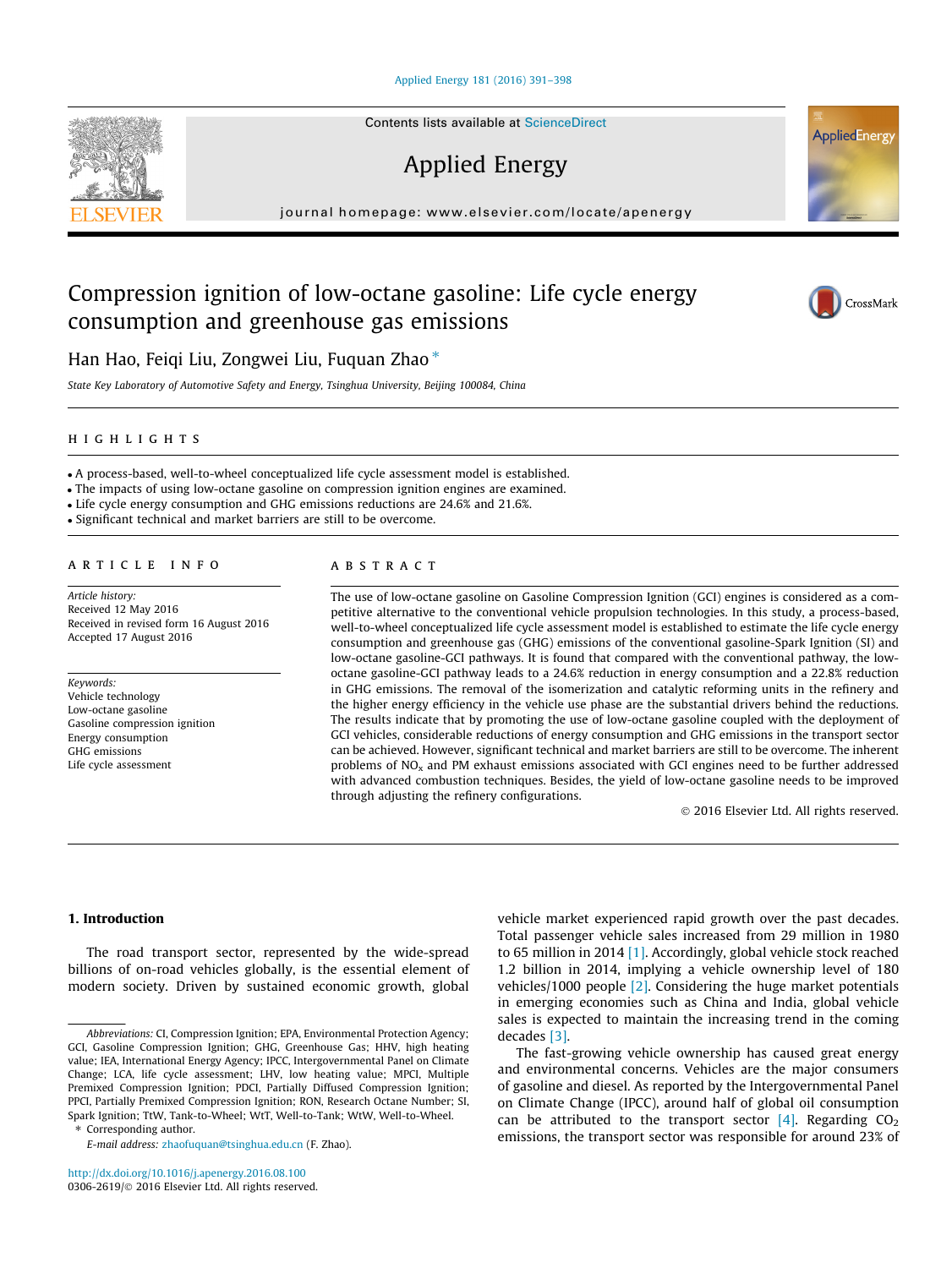global energy-related  $CO<sub>2</sub>$  emissions in 2013 [\[5\].](#page-6-0) In addition, vehicles are the major emitters of air pollutants such as  $NO<sub>x</sub>$ , PM, HC and CO, which have caused severe urban environmental degradations [\[6\]](#page-6-0).

To cope with these challenges, vehicle and fuel technologies with better energy and environmental impacts are being sought as alternative to conventional technologies  $[7-11]$ . Among the potential alternative technologies, the use of low-octane gasoline on Gasoline Compression Ignition (GCI) engines is considered as a promising technology pathway. From the fuel perspective, lowoctane gasoline normally refers to gasoline with Research Octane Number (RON) of lower than 70. As a comparison, the RON of conventional gasoline for car use is generally higher than 90. Typical types of low-octane gasoline include naphtha, raffinate oil, etc. The major components of low-octane gasoline are short-chain hydrocarbons, for which low-octane gasoline exhibits both high volatility and low RON. Low-octane gasoline cannot be used on conventional Spark Ignition (SI) engines, because its low RON leads to engine knock [\[12\]](#page-6-0). But it is less reactive than diesel to allow the combustion of Compression Ignition (CI) engines to be more pre-mixed [\[13\]](#page-6-0). From the engine perspective, CI engines are conventionally fueled with diesel. With the developments of mechanical and electronic technologies, more precise controls of fuel injection and engine work become possible. This allows for some advanced combustion modes such as Partially Premixed Compression Ignition (PPCI) [\[14\],](#page-6-0) Multiple Premixed Compression Ignition (MPCI) [\[15,16\],](#page-6-0) and Partially Diffused Compression Ignition (PDCI) [\[17\].](#page-6-0) These technologies have made the concept of GCI engine, i.e. using gasoline on CI engines, possible [\[18,19\]](#page-6-0).

As an alternative to the conventional gasoline-SI and diesel-CI technologies, the low-octane gasoline-GCI technology contributes to addressing the following issues. First, the thermal efficiency of GCI engines is much higher than the conventional SI engines, which can significantly reduce the fuel consumption of gasoline vehicles [\[12\]](#page-6-0). Second, the gasoline refining processes can be simplified. Specifically, the processes for producing high-octane gasoline out of low-octane gasoline, mostly the isomerization and catalytic reforming units, can be saved. This benefits the refinery comprehensively in energy, environmental and economic terms. Third, the GCI technology offers the ability to balance gasoline and diesel consumptions. Globally, the demand for gasoline is becoming saturated, especially with the saturation of car ownership and the penetration of electric cars [\[20\].](#page-6-0) Alternatively, driven by sustained economic development, the demand for diesel is expected to grow continuously [\[21,22\]](#page-6-0). Under such a circumstance, the diesel/gasoline demand ratio will potentially grow to a high level that the refinery side cannot meet. By deploying GCI engines, gasoline can be used as alternative to diesel in a flexible amount. This helps to maintain the diesel/gasoline demand ratio at a rational level.

Despite of the advantages mentioned above, the major drawbacks of low-octane gasoline-GCI technology are the increase in engine cost and the exhaust emissions issues. Due to both structure change and the application of advanced control technologies, the cost of GCI engines can be significantly higher than conventional SI engines. However, regarding the more and more stringent fuel consumption standards for passenger vehicles [\[23\],](#page-6-0) the increase in cost has become the essential condition to meet the standards. Besides, GCI engines face the inherent problems of  $NO<sub>x</sub>$  and PM exhaust emissions, even though the development of advanced combustion techniques has largely addressed this concern.

Preliminary researches have been conducted to explore the performances of using low-octane gasoline on GCI engines. Saudi Aramco performed bench tests using naphtha on PPCI engine and compared the results with conventional gasoline-SI operation. The tests were conducted under different compression ratios, loads and piston bowl geometries  $[24-27]$ . The results indicated that the use of naphtha on PPCI engine can meet all the emissions, noise and transient operation requirements, and at the same time, maintain high efficiency. Furthermore, Saudi Aramco expected that the simplification of refining processes will further reduce energy consumption and emissions from the fuel production stages. Sinopec performed similar tests by using raffinate oil, another kind of low-octane gasoline with low aromatics [\[28\]](#page-6-0). The tests also indicated a significant improvement of fuel economy. Despite these research progresses, existing studies mostly focused on the vehicle-level impacts. Energy consumption and Greenhouse Gas (GHG) emissions have rarely been examined from the life cycle perspective. Employing the life cycle perspective is extremely important for this technology as it has substantial impacts both on the vehicle side and the refinery side.

With the aim of filling such a gap, this study evaluates the energy consumption and GHG emissions of using low-octane gasoline on GCI engines from the life cycle perspective, and compares the results with the conventional gasoline-SI pathway. This study aims to answer, to what extent can low-octane gasoline-GCI technology reduce energy consumption and GHG emissions, and whether these benefits compensate the engine cost increment. The whole paper is organized as follows. After this introduction section, the methods and data employed in this study are introduced. Following that, the results are discussed. The subsequent section presents the policy implications. The final section concludes the whole study.

#### 2. Methods and data

#### 2.1. System boundary

As mentioned above, this study compares the life cycle energy consumption and GHG emissions between the conventional gasoline-SI pathway and the low-octane gasoline-GCI pathway. [Fig. 1](#page-2-0) illustrates the processes within a typical oil refinery. In the refinery, different intermediate products are simultaneously derived from crude oil. Many types of intermediate products from different units are blended to produce particular finished products [\[29\]](#page-6-0).

Low-octane gasoline can be derived through multiple pathways, including naphtha (highlighted in the red boxes), raffinate oil, etc. Considering fuel representativeness and data availability, naphtha is chosen as the low-octane gasoline to be compared in this study. The counterpart high-octane gasoline to be compared is the corresponding output of naphtha isomerization and catalytic reforming, as highlighted in the blue boxes. Several studies have investigated the physicochemical properties of naphtha used as motor fuel [\[24,30–32\].](#page-6-0) The reported physicochemical properties of the conventional gasoline and naphtha are compared in [Table 1.](#page-2-0) The naphtha defined in this study can be considered as a mixture of Aramco heavy naphtha and light naphtha [\[24\].](#page-6-0)

In this study, the system boundary is defined by referring to the Well-to-Wheel (WtW) concept, as shown in [Fig. 2](#page-2-0) [\[33\]](#page-6-0). Energy consumption and GHG emissions associated with crude oil extraction, transportation, fuel refining, transportation and vehicle use are taken into consideration. Furthermore, crude oil extraction, transportation, fuel refining, transportation are categorized into the Well-to-Tank (WtT) phase; vehicle use into the Tank-to-Wheel (TtW) phase. The major inputs into this system include crude oil, process fuels, electricity, steam, etc. The major outputs of this system include air pollutants, GHG emissions, etc. It should be noted that energy consumption and GHG emissions associated with refinery infrastructure construction, equipment manufacturing and vehicle manufacturing are not covered in the analysis.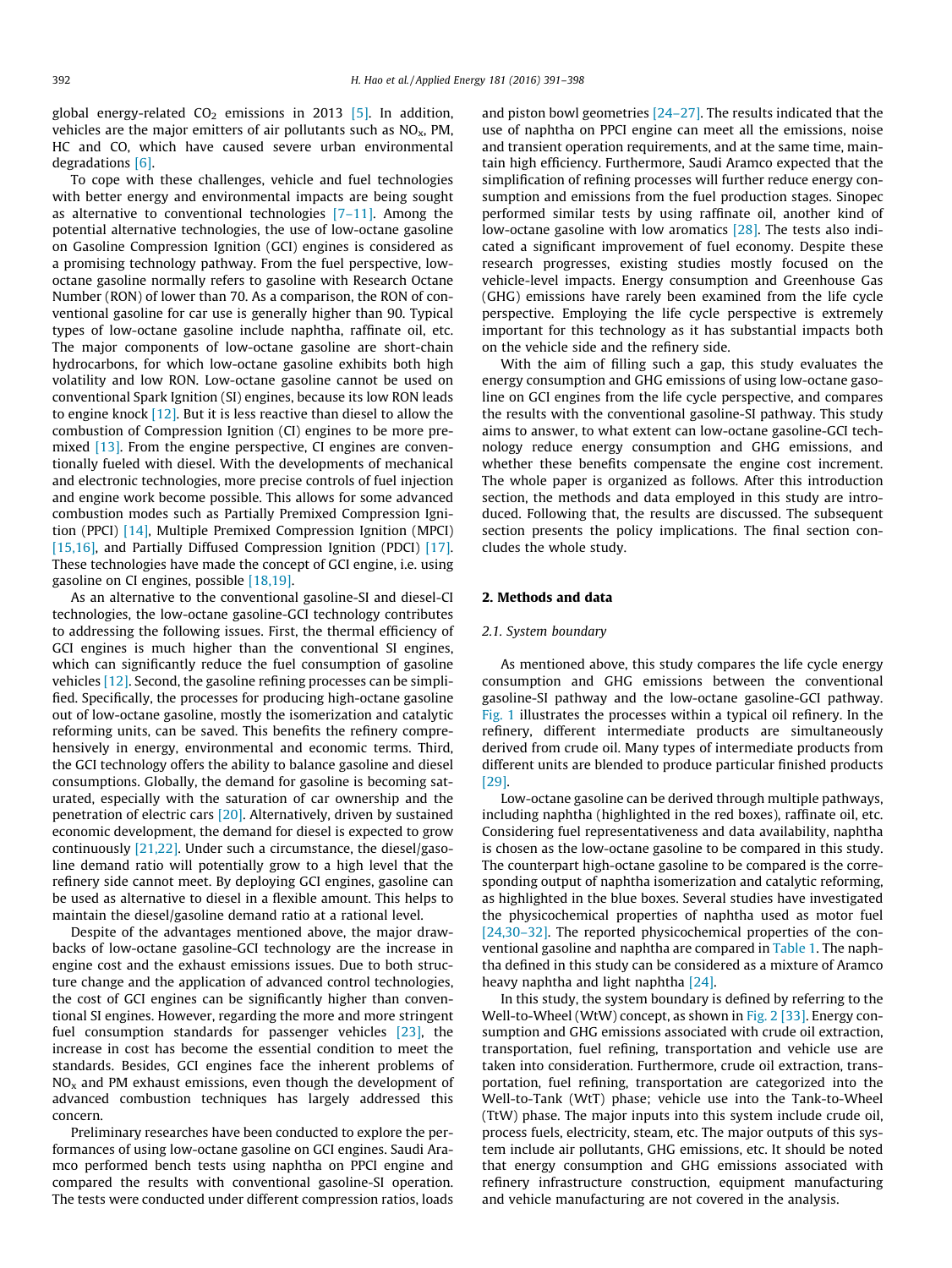<span id="page-2-0"></span>

Fig. 1. Typical crude oil refining processes.

Table 1 Physicochemical properties of conventional gasoline and naphtha.

|                  | Unit            | Conventional<br>gasoline [24] | Aramco heavy<br>naphtha [24] | Aramco light<br>naphtha [24] |
|------------------|-----------------|-------------------------------|------------------------------|------------------------------|
| <b>RON</b>       |                 | 93                            | 62                           | 66                           |
| Density          | $\text{kg/m}^3$ | 0.74                          | 0.73                         | 0.66                         |
| HHV              | M1/kg           | 42.3                          | 45.2                         | 42.6                         |
| <b>LHV</b>       | MI/kg           | 41.9                          | 44.9                         | 42.2                         |
| Normal paraffins | %               | 20.8                          | 34.8                         | 53.3                         |
| Isoparaffins     | %               | 30.3                          | 35.3                         | 39.6                         |
| Aromatics        | %               | 30.6                          | 11.5                         | 0.9                          |
| Naphthenes       | %               | 4.5                           | 17.9                         | 6.2                          |
| Olefins          | %               | 0.9                           | 0.5                          | 0.0                          |
| Oxygenates       | %               | 12.3                          | 0.0                          | 0.0                          |
| Sulfur           | ppm             | 17.3                          | $20$                         | $20$                         |
| Distillation     | °C              | 40-160                        | 80-160                       | $30 - 80$                    |

# 2.2. Methods

The refinery produces multiple products in a single chemical process or combined chemical processes [\[34\]](#page-7-0). The allocation of energy consumption and GHG emissions in the refinery can be conducted at either the refinery level or the refining process level. Furuholt demonstrated that refining process-based allocation is the suitable method for calculating energy consumption and GHG emissions when dealing with individual refinery products [\[35\]](#page-7-0). In this study, the refining process-based allocation method is applied.

For a certain refining process, the allocation of energy consumption and GHG emissions can be based on different methods. Wang compared the allocations of energy consumption and emissions to refinery products based on mass, energy content and market value methods [\[36,37\]](#page-7-0). The density method has also been used to estimate the cost of gasoline based on a process model [\[29\].](#page-6-0) Among these methods, the mass-based method provides significant engineering perspective for energy allocation. In this study, the commonly used mass-based allocation method is applied. The process energy consumptions within the refinery, including process fuel, electricity and steam consumptions, are calculated by using Eq. (1).

$$
EC_n = \left[\sum_{p} \left(\sum_{i} E_{p,i,n} \cdot \prod_{i} Y_{p,i}\right)\right] / \left[\sum_{p} \left(\prod_{i} Y_{p,i}\right) \cdot LHV\right]
$$
(1)

where

 $EC_n$  – process energy *n* consumption attributed to target fuel production (MJ/MJ for process fuels; kW h/MJ for electricity; kg/MJ for steam);

 $E_{p,i,n}$  – process energy *n* consumption of production pathway *p* refining unit i (MJ/kg for process fuels; kW h/kg for electricity; kg/kg for steam);

 $Y_{p,i}$  – the yield ratio of target fuel from production pathway p refining unit i;

 $LHV$  – the low heating value of the target fuel (MJ/kg).

Eqs. (2) and (3) calculate the total energy consumption and GHG emissions of the refining stage based on the obtained process energy consumptions.

$$
EC_{refining} = \sum_{n} EC_n \cdot CF_n \tag{2}
$$

$$
GE_{refining} = \sum_{n} EC_n \cdot EF_n \tag{3}
$$

where

 $EC_{refining}$  — energy consumption of the refining stage (MJ/MJ);  $GE_{refining}$  – GHG emissions from the refining stage (g  $CO_{2,e}/M$ J);



Fig. 2. System boundary defined in this study.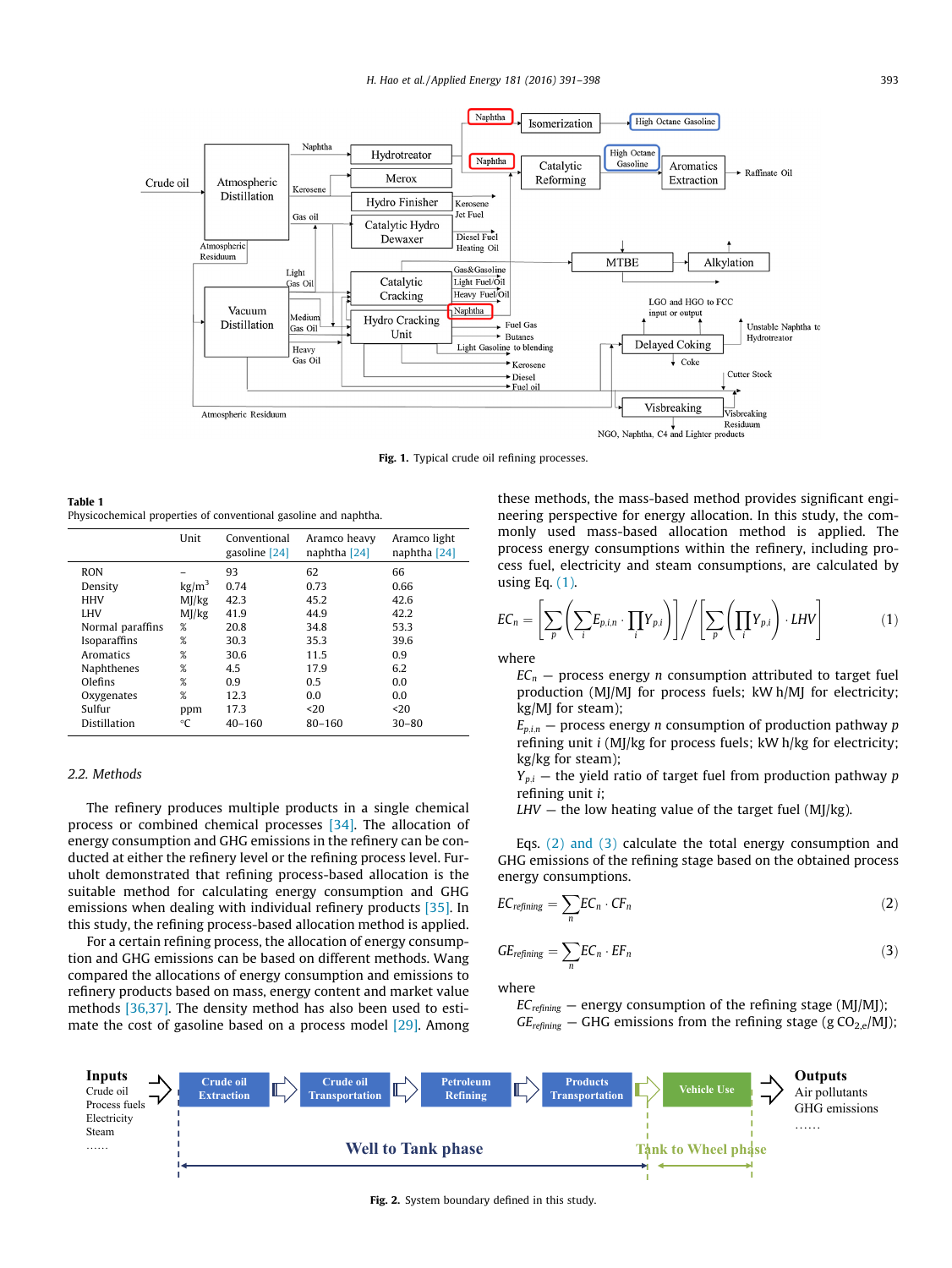$CF_n$  — primary energy conversion factor for process energy n (MJ/MJ for process fuels; MJ/kW h for electricity; MJ/kg for steam);

 $EF_n$  – GHG emissions factor for process energy n (g CO<sub>2,e</sub>/MJ for process fuels;  $g \text{CO}_{2,e}/kW$  h for electricity;  $g \text{CO}_{2,e}/kg$  for steam).

Eqs. (4) and (5) are used to estimate the energy consumption and GHG emissions from the fuel production stages.

$$
EC_{production} = EC_{ex} + EC_{oil-trans} + EC_{refining} + EC_{product-trans}
$$
 (4)

$$
GE_{production} = GE_{ex} + GE_{oil-trans} + GE_{refining} + GE_{product-trans}
$$
 (5)

# where

 $EC_{production}$  – the energy consumption of the fuel production stages (MJ/MJ);

 $EC_{ex}$  – the energy consumption of the crude oil extraction stage  $(MI/MI)$ ;

 $EC_{oil-trans}$  — the energy consumption of the crude oil transportation stage (MJ/MJ);

 $EC_{product-trans}$  – the energy consumption of the product transportation stage (MJ/MJ);

 $GE_{production}$  — the GHG emissions from the fuel production stages  $(g CO<sub>2,e</sub>/MJ);$ 

 $GE_{ex}$  – the GHG emissions from the crude oil extraction stage  $(g CO<sub>2 e</sub>/MI);$ 

 $GE_{oil-trans}$  — the GHG emissions from the crude oil transportation stage (g $CO<sub>2,e</sub>/MJ$ );

 $GE_{product-trans}$ — the GHG emissions from the product transportation stage (g  $CO<sub>2,e</sub>/MJ$ ).

The energy consumption and GHG emissions from the WtT phase are determined by Eqs. (6) and (7).

 $EC_{wtt} = EC_{production} \times FCR$  (6)

 $GE_{wtt} = GE_{production} \times FCR$  (7)

where

 $EC_{wtt}$  – the energy consumption of the WtT phase (MJ/km);

 $GE<sub>wtt</sub>$  – the GHG emissions from the WtT phase (g CO<sub>2,e</sub>/km);

 $FCR -$  the vehicle fuel consumption rate (MJ/km).

Energy consumption and GHG emissions from the TtW phase are determined using Eqs.  $(8)$  and  $(9)$ . The GHG emissions from this phase can be calculated by using the carbon content of the vehicle fuel.

$$
EC_{ttw} = FCR \tag{8}
$$

$$
GE_{ttw} = EF_{fuel} \times FCR
$$
 (9)

where

 $EC_{ttw}$  – the energy consumption of the TtW phase (MJ/km);  $GE_{ttw}$  – the GHG emissions from the TtW phase (g CO<sub>2,e</sub>/km);

 $EF_{fuel}$  – the GHG emissions factor of vehicle fuel (g  $CO_{2,e}$ /MJ).

The life cycle energy consumption and GHG emissions can be obtained by combing the results from WtT and TtW phases, as

$$
EC_{wtw} = EC_{wtt} + EC_{ttw}
$$
 (10)

 $GE_{wtw} = GE_{wtt} + GE_{ttw}$  (11)

# where

Eqs. (10) and (11) show.

 $EC<sub>wtw</sub>$  – the life cycle energy consumption of the technology pathway (MJ/km);

 $GE<sub>wtw</sub>$  – the life cycle GHG emissions from the technology pathway (g $CO<sub>2,e</sub>/km$ ).

2.3. Data

# 2.3.1. WtT phase

The yields of target products and the energy consumptions of the relevant refining units are the essential data for calculating the energy consumption and GHG emissions from the oil refining stage. For different refineries, the types and amounts of refining products vary considerably depending on many factors [\[38\].](#page-7-0) The yield ratios used in this study is based on data from a representative Chinese oil refinery [\[39–41\]](#page-7-0). The yield ratios of target products from the relevant refining units are shown in [Table 2.](#page-4-0)

Energy consumptions of the relevant refining units are derived from reference  $[42]$ , as presented in [Table 2.](#page-4-0) The energy consumptions are further categorized into process fuel, electricity and steam consumptions. Regarding process fuels, the reference did not specify the fuel types. Considering the fact that the majority of process fuels consumed in refineries are natural gas  $[43]$ , all process fuels are calculated as natural gas in this study. Regarding electricity and steam, they can be produced internally by refineries or purchased from external sources. The primary energy conversion factors and GHG emissions factors of electricity and steam used in this study are based on references [44-46]. Based on the assumptions above, the primary energy conversion factors of electricity and steam are 9.49 MJ/kW h and 2.13 MJ/kg; GHG emissions factors of process fuels, electricity and steam are 68.9 g  $CO<sub>2</sub>$  MJ, 1042.6 g CO<sub>2 e</sub>/kW h and 233.9 g CO<sub>2 e</sub>/kg, respectively. It should be noted that in an effort to simplify the calculations, hydrogen production is not considered in the calculation.

Regarding the stages of oil extraction, transportation, and product transportation, there is little difference between conventional gasoline and low-octane gasoline pathways. Thus, the same energy consumptions and GHG emissions are applied to both conventional gasoline and low-octane gasoline pathways, as detailed in [Table 4](#page-4-0) [\[47,48\].](#page-7-0)

### 2.3.2. TtW phase

Regarding the TtW phase, Saudi Aramco has performed multiple sets of bench tests of using low-octane gasoline on PPCI engines [\[24–27\]](#page-6-0). The test conditions and results are summarized in [Table 3.](#page-4-0) These data are employed as the basis for estimating energy consumption and GHG emissions from the TtW phase in this study.

For each test, the fuel consumption rates were tested at different steady-state points. The comprehensive fuel consumption rate is the weighted average of the fuel consumption rates at all tested points. In different bench tests, the test conditions such as the RON of the tested fuel, compression ratio were changed. It can be found that when fixing the engine compression ratio, the fuel economy improves by reducing the RON of tested fuel. When fixing the RON of the tested fuel, the fuel economy improves by increasing the engine compression ratio. The average fuel saving compared with conventional gasoline-SI engine is around 20%, which is used as the estimation for this study.

Regarding the real-world vehicle fuel consumption rate, the fuel consumption rate of the conventional gasoline-SI vehicles is assumed to be 6.9 L/100 km, the average level of China's new passenger vehicles in 2015  $[49]$  (equivalent to 2.14 MJ/km). The fuel saving of low-octane gasoline-GCI vehicle is assumed to be 20%, implying a fuel consumption rate of 5.2 L/100 km (equivalent to 1.71 MJ/km). According to Ref.  $[31]$ , the H/C ratios of gasoline and naphtha comparable to the fuels defined in this study are 1.82 and 2.18, respectively. Accordingly, the emission factors are calculated to be 71.7 g  $CO<sub>2,e</sub>/MJ$  for conventional gasoline and 69.6 g  $CO_{2,e}$ /MJ for low-octane gasoline. These estimations are generally in line with the Environmental Protection Agency (EPA) estimations [\[50\]](#page-7-0).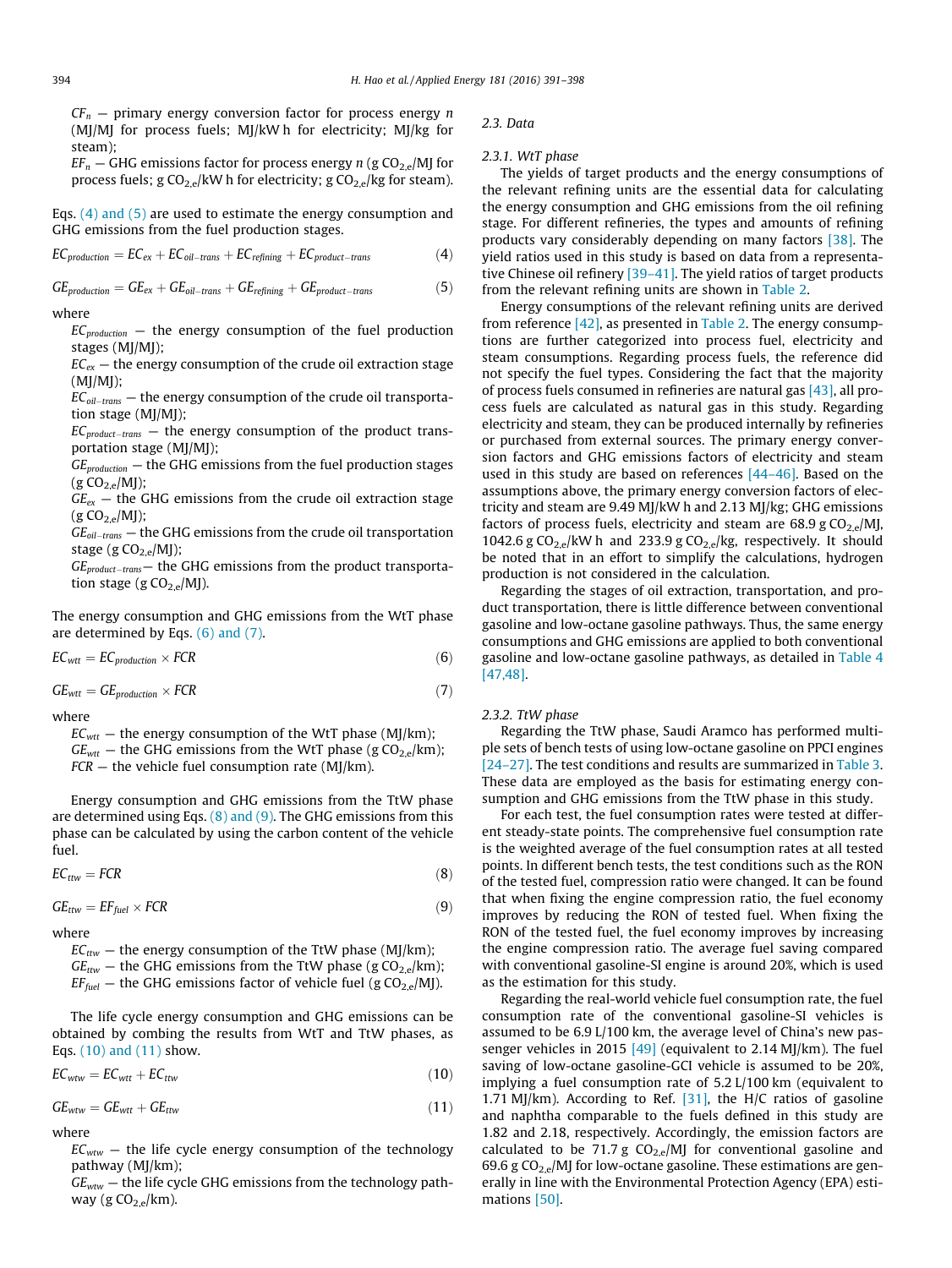#### <span id="page-4-0"></span>Table 2 Process energy consumptions and yield ratios of target products in the relevant refining units.

| Refining unit            | Process energy consumptions |                     |                | Target product      | Yield ratio (%) |
|--------------------------|-----------------------------|---------------------|----------------|---------------------|-----------------|
|                          | Process fuel (MJ/kg)        | Electricity (Wh/kg) | Steam $(g/kg)$ |                     |                 |
| Atmospheric Distillation | 0.385                       | 6.57                | 32.9           | Naphtha             | 7.6             |
| Vacuum Distillation      | 0.231                       | 2.19                | 32.9           | Vacuum gas oil      | 27.5            |
| Hydrotreator             | 0.770                       | 14.60               | 43.8           | Light naphtha       | 13.5            |
|                          |                             |                     |                | Heavy naphtha       | 50.0            |
| Hydrocracking            | 0.770                       | 58.39               | 165.7          | Heavy naphtha       | 30.0            |
| Isomerization            | l.540                       | 7.30                | $-$            | Isomerized gasoline | 98.0            |
| Catalytic Reforming      | 2.310                       | 21.90               | 99.3           | Reforming gasoline  | 80.4            |

#### Table 3

Fuel consumption rates derived from the Saudi Aramco bench tests.

| Fuel     | <b>RON</b> | Compression<br>ratio | Fuel consumption<br>rate $(g/Kw h)$ | Fuel savings<br>$(\%)$ |
|----------|------------|----------------------|-------------------------------------|------------------------|
| Gasoline | 93         | 12                   | 287.64                              |                        |
| Naphtha  | 62         | 12                   | 222.06                              | 22.8                   |
| Naphtha  | 66         | 12                   | 235.02                              | 18.3                   |
| Naphtha  | 68         | 12                   | 245.07                              | 14.8                   |
| Naphtha  | 68         | 13                   | 221.20                              | 23.1                   |
| Naphtha  | 68         | 14                   | 213.43                              | 25.8                   |

# 3. Results and discussion

# 3.1. WtT phase results

Table 4 shows the energy consumption and GHG emissions from fuel production stages. These results are generally consistent with existing estimations [\[51\]](#page-7-0). For the fuel production stages, the energy consumptions of conventional gasoline and low-octane gasoline are 0.143 MJ/MJ and 0.077 MJ/MJ; GHG emissions are 11.6 g  $CO_{2,e}$ /MJ and 6.7 g  $CO_{2,e}$ /MJ, respectively. Compared with conventional gasoline, the energy consumption and GHG emissions of low-octane gasoline are reduced by 46.1% and 42.6%, respectively. The major reason behind the reductions is the removal of the isomerization and catalytic reforming units, which exhibit high energy consumption and GHG emissions.

With vehicle fuel consumption rate considered, the energy consumption and GHG emissions from the WtT phase are 0.31 MJ/km and 24.9 g  $CO_{2,e}/km$  for conventional gasoline, and 0.13 MJ/km and 11.4 g  $CO_{2,e}/km$  for low-octane gasoline, respectively. The WtT energy consumption and GHG emissions of low-octane gasoline are 56.9% and 54.1% lower than conventional gasoline. It can be found that the lower fuel consumption rate of the low-octane gasoline-GCI pathway contributes to further enhancing its energy and GHG advantages of the WtT phase.

### 3.2. TtW phase results

In the TtW phase, energy consumption and GHG emissions are mainly determined by vehicle fuel consumption rate. The energy consumption and GHG emissions are 2.14 MJ/km and 148.9 g  $CO_{2,e}/km$  for conventional gasoline-SI vehicles, and 1.71 MJ/km and 122.7 g  $CO_{2,e}/km$  for low-octane gasoline-GCI

#### Table 4

| JIC 4<br>ergy consumption and GHG emissions from the fuel production stages. |                              |                               |                              |                               |  |
|------------------------------------------------------------------------------|------------------------------|-------------------------------|------------------------------|-------------------------------|--|
|                                                                              | Conventional gasoline        |                               | Low-octane gasoline          |                               |  |
|                                                                              | Energy consumption $(M)/M$ ) | GHG emissions (g $CO2,e/MI$ ) | Energy consumption $(MJ/MJ)$ | GHG emissions (g $CO2,e/M$ ]) |  |
| Crude oil extraction                                                         | 0.018                        | 1.51                          | 0.018                        | 1.51                          |  |
| Crude oil transportation                                                     | 0.006                        | 0.70                          | 0.006                        | 0.70                          |  |
| Refining                                                                     | 0.114                        | 9.03                          | 0.048                        | 4.07                          |  |

vehicles, respectively. Benefiting from the higher vehicle energy efficiency, the energy consumption and GHG emissions of low-

# 3.3. Life cycle results

respectively.

[Fig. 3](#page-5-0) illustrates the life cycle energy consumption and GHG emissions of the conventional gasoline-SI pathway and the lowoctane gasoline-GCI pathway. The life cycle energy consumption and GHG emissions are 2.44 MJ/km and 173.8 g  $CO<sub>2e</sub>/km$  for the conventional gasoline-SI pathway, and 1.84 MJ/km and 134.2 g  $CO_{2,e}/km$  for the low-octane gasoline-GCI pathway. Compared with the conventional technology, low-octane gasoline-GCI pathway reduces energy consumption and GHG emissions by 24.6% and 22.8%, respectively.

octane gasoline-GCI vehicles are reduced by 20.0% and 17.6%,

To further observe the contributions from different phases, the reductions of energy consumption and GHG emissions from the WtT and TtW phases are compared, as [Fig. 4](#page-5-0) shows. According to the estimations, the WtT phase contributes to 29% of energy consumption reduction and 34% of GHG emissions reduction. The other 71% of energy consumption reduction and 66% of GHG emissions reduction are attributed to the TtW phase. The results indicate that both WtT and TtW phases play essential roles in realizing reductions in energy consumption and GHG emissions. Relatively, the TtW phase makes larger contributions.

### 3.4. Sensitivity analysis

The vehicle fuel consumption rate has a direct impact on energy consumption and GHG emissions of both the WtT and TtW phases. In the analysis above, the fuel saving rate of low-octane gasoline-GCI vehicles is assumed to be 20% compared with conventional vehicles. As reported by Saudi Aramco, this saving rate can range from 15% to 25% depending on the engine compression ratio and fuel used. This implies considerable uncertainties in the assumption. To address the uncertainty, a sensitivity analysis is conducted on the fuel saving rate. The life cycle energy consumption and GHG emissions reductions are examined under the fuel saving rates from 15% to 25%, as [Fig. 5](#page-5-0) shows. It turns out that when fuel saving rate reaches 25%, the life cycle energy consumption and GHG emissions reductions reach 29.3% (+4.7%) and 27.6% (+4.8%)

The bold items are the total numbers, for which we want to attract the readers' attentions by using the bold type.

Product transportation  $0.005$  0.41 0.005 0.41 0.005 0.41 Total 0.143 11.65 0.077 6.69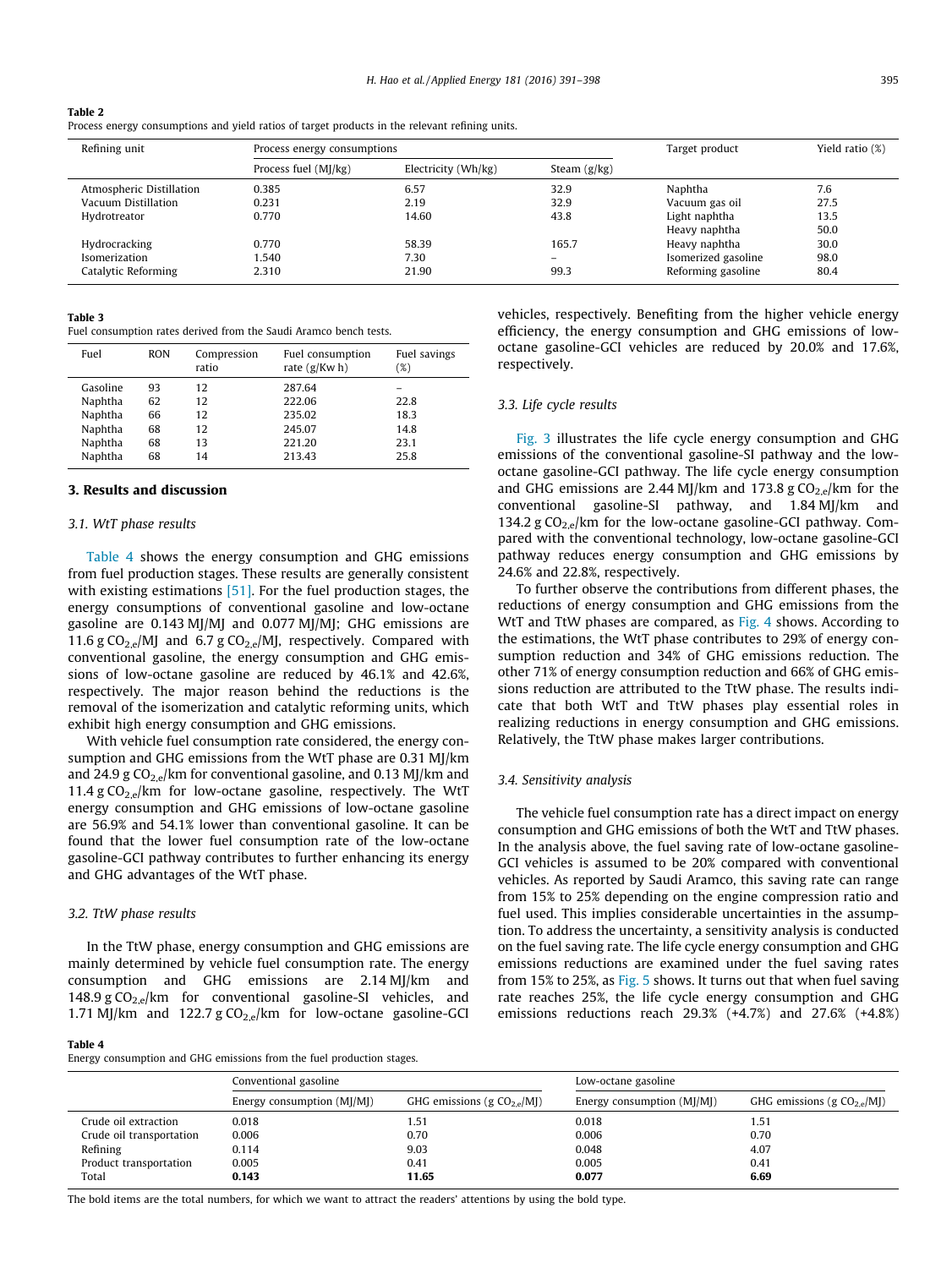<span id="page-5-0"></span>

Fig. 3. Life cycle energy consumption and GHG emissions.



Fig. 4. The contributions of the WtT and TtW phases in reducing energy consumption and GHG emissions.



Fig. 5. The impact of vehicle fuel saving rate on life cycle energy consumption and GHG emissions reduction.

accordingly. Alternatively, when fuel saving rate falls to 15%, the life cycle reductions are  $19.9% (-4.7%)$  and  $18.0% (-4.8%).$  It can be found that the life cycle reductions in energy consumption and GHG emissions change in a similar extent with fuel saving rate.

The impacts of naphtha yield on life cycle energy consumption and GHG emissions are also examined. With the yield of naphtha from gas oil feedstock increasing from the current assumption of 30% to a potential higher level of 68% [\[41\],](#page-7-0) the life cycle energy consumption and GHG emissions will be 2.46 MJ/km and 174.9 g  $CO_{2,e}/km$  for conventional gasoline-SI pathway, and

1.85 MJ/km and 134.8 g  $CO<sub>2,e</sub>/km$  for low-octane gasoline-GCI pathway, respectively. The reductions in energy consumption and GHG emissions are 24.7% and 22.9%, which are quite similar to the original results. In other words, adjusting the yield structure of the refinery has little influences on the results.

# 4. Policy implications

As discussed above, the low-octane gasoline-GCI pathway offers the benefits of lower life cycle energy consumption and GHG emissions. This provides the basis for promoting the market penetration of such technologies. Under a global perspective, the availability of low-octane components is expected to increase as more crude is processed to meet increasing demand for middle distillates, such as diesel and jet fuel, used in commercial transport while the demand for gasoline stagnates or declines in the future. Lowoctane gasoline components which would normally be further processed to make gasoline will be in surplus. This trend will become stronger if the octane number of the gasoline pool increases to enable more efficient SI engines or if alternatives like electric vehicles displace gasoline engines at a faster rate than now. Hence from a global perspective, low-octane gasoline will not need to be specially manufactured for GCI engines. On the contrary, GCI engines will enable low-octane gasoline components to be used effectively to improve the sustainability of refineries [\[52,53\].](#page-7-0)

The cost of a GCI engine will be higher than a simple SI engine but will almost certainly be lower than an advanced diesel engine of comparable  $CO<sub>2</sub>$  footprint. The cost of SI engines seeking higher efficiency, enabled by such as downsizing and turbocharging, is also increasing rapidly. Moreover abnormal combustion such as knock, preignition/superknock are likely keep SI engine efficiencies below that achievable by CI engines such as diesel or GCI. Also there could be possibilities to keep costs down by making some compromises, e.g., by focusing on efficiency and cost rather than power [\[54\].](#page-7-0)

Saving the isomerization and catalytic reforming processes contributes to reducing the facility and operation costs for the refineries. Especially, the gap in the cost at the refinery between lowoctane gasoline needed for GCI and diesel or high-octane gasoline needed for efficient conventional engines will increase as the gap in global demand between middle distillates and gasoline increases. Refinery margins can be increased even while GCI fuel is sold at lower price than other fuels to customers.

From the infrastructure perspective, low-octane gasoline is highly compatible with existing storage, distribution and refueling infrastructures. It is possible that low-octane gasoline shares the existing infrastructure network with conventional gasoline. The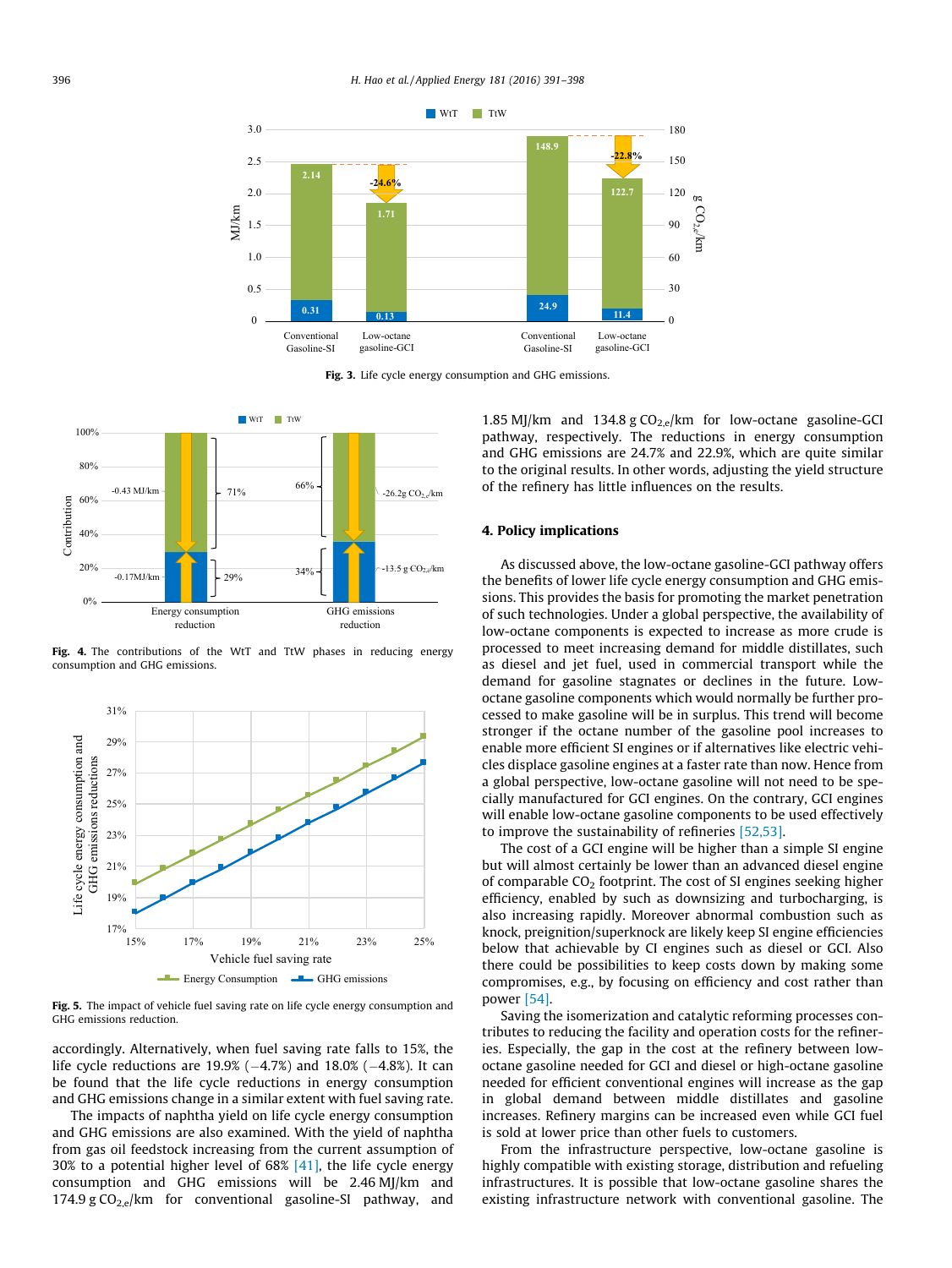<span id="page-6-0"></span>transition cost from conventional gasoline-based fuel system to low-octane gasoline-based fuel system can be quite low. Besides, the drivers do not need to change the driving and refueling habits, which is a significant advantage over electric vehicles.

Despite the advantages analyzed above, there are also significant barriers to overcome. Although GCI technology contributes to reducing energy consumption and GHG emissions, it has the inherent problems of high  $NO<sub>x</sub>$  and PM exhaust emissions. Under the more and more stringent emissions standards globally implemented, low-octane gasoline-GCI pathway cannot become a viable alternative to conventional gasoline pathway until the emissions issues are fully addressed. To address the emissions issues, advanced control technologies and combustion modes need to be further developed. Besides, as emerging alternative technologies, both low-octane gasoline and GCI engines lack the support of well-established technical codes and standards. For example, there is currently no accurate definition for low-octane gasoline. The physicochemical properties of low-octane gasoline, such as the RON and aromatics content, vary in different tests. The government needs to play an essential role in establishing relevant codes and standards. Intensive bench tests and field tests are needed to identify the most suitable fuel and engine technologies.

# 5. Conclusions

In this study, by establishing a process-based life cycle assessment model, the life cycle energy consumption and GHG emissions of the conventional gasoline-SI and low-octane gasoline-GCI pathways are estimated. It is found that compared with the conventional pathway, the low-octane gasoline-GCI pathway leads to a 24.6% reduction in energy consumption and a 22.8% reduction in GHG emissions. Both the removal of the isomerization and catalytic reforming units in the refinery and the higher energy efficiency in the vehicle use phase play substantial roles in achieving the reductions.

For the TtW analysis, difficulties arise because inventory data presented in most studies are incomplete. Data sources in some studies are not up to date. In the calculations, only process fuel, electricity and steam are taken into consideration to obtain the results for each refining unit. Other influencing factors, such as hydrogen production and catalyst production, are ignored to simplify the calculations. Moreover, the refinery configurations are different based on different crude oil or product requirements. It is difficult to determine a specific yield ratio for the low-octane gasoline. For the WtT phase, vehicle fuel consumption rates are estimated by referring to the bench tests results, rather than based on real-world data. Thus, there could be considerable uncertainties in the estimations. One possible further step is to incorporate more reliable real-world data into the analysis and calibrate the results.

# Acknowledgements

This study is sponsored by the National Natural Science Foundation of China (71403142), Beijing Natural Science Foundation (9162008). The authors would like to thank the anonymous reviewers for their reviews and comments.

#### References

- [1] [Hao H, Geng Y, Sarkis J. Carbon footprint of global passenger cars: scenarios](http://refhub.elsevier.com/S0306-2619(16)31198-9/h0005) [through 2050. Energy 2016;101:121–31.](http://refhub.elsevier.com/S0306-2619(16)31198-9/h0005)
- [2] OICA. World motor vehicle in use. Organisation Internationale des Constructeurs d'Automobiles; 2015. Available from: <http://www.oica.net/> [accessed March 2016].
- [3] [Hao H, Wang H, Yi R. Hybrid modeling of China's vehicle ownership and](http://refhub.elsevier.com/S0306-2619(16)31198-9/h0015) [projection through 2050. Energy 2011;36\(2\):1351–61](http://refhub.elsevier.com/S0306-2619(16)31198-9/h0015).<br>IPCC. Climate change 2014: mitigation of
- [4] [IPCC. Climate change 2014: mitigation of climate change:](http://refhub.elsevier.com/S0306-2619(16)31198-9/h0020) [transport. Intergovernmental Panel on Climate Change; 2014 \[Chapter 8\]](http://refhub.elsevier.com/S0306-2619(16)31198-9/h0020).
- [5] IEA.  $CO_2$  emissions from fuel combustion (2015 Edition). International Energy Agency; 2016. Available from:  $\langle$ http://www.iea.org/statistics/topics/ [<http://www.iea.org/statistics/topics/](http://www.iea.org/statistics/topics/CO2emissions/) [CO2emissions/>](http://www.iea.org/statistics/topics/CO2emissions/) [accessed March].
- [6] [Geng Y, Ma Z, Xue B, Ren W, Liu Z, Fujita T. Co-benefit evaluation for urban](http://refhub.elsevier.com/S0306-2619(16)31198-9/h0030) [public transportation sector – a case of Shenyang, China. J Cleaner Prod](http://refhub.elsevier.com/S0306-2619(16)31198-9/h0030) [2013;58:82–91](http://refhub.elsevier.com/S0306-2619(16)31198-9/h0030).
- [7] [Hao H, Liu Z, Zhao F, Li W, Hang W. Scenario analysis of energy consumption](http://refhub.elsevier.com/S0306-2619(16)31198-9/h0035) [and greenhouse gas emissions from China's passenger vehicles. Energy](http://refhub.elsevier.com/S0306-2619(16)31198-9/h0035) [2015;91:151–9](http://refhub.elsevier.com/S0306-2619(16)31198-9/h0035).
- [8] [Hao H, Geng Y, Li W, Guo B. Energy consumption and GHG emissions from](http://refhub.elsevier.com/S0306-2619(16)31198-9/h0040) [China's freight transport sector: scenarios through 2050. Energy Policy](http://refhub.elsevier.com/S0306-2619(16)31198-9/h0040) [2015;85:94–101.](http://refhub.elsevier.com/S0306-2619(16)31198-9/h0040)
- [9] [Kalghatgi G. The outlook for fuels for internal combustion engines. Int Eng Res](http://refhub.elsevier.com/S0306-2619(16)31198-9/h0045) [2014;15\(4\):383–98.](http://refhub.elsevier.com/S0306-2619(16)31198-9/h0045)
- [10] [Hao H, Wang H, Song L, Li X, Ouyang M. Energy consumption and GHG](http://refhub.elsevier.com/S0306-2619(16)31198-9/h0050) [emissions of GTL fuel by LCA: results from eight demonstration transit buses in](http://refhub.elsevier.com/S0306-2619(16)31198-9/h0050) [Beijing. Appl Energy 2010;87:3212–7](http://refhub.elsevier.com/S0306-2619(16)31198-9/h0050).
- [11] [Hao H, Geng Y, Hang W. GHG emissions from primary aluminum production in](http://refhub.elsevier.com/S0306-2619(16)31198-9/h0055) [China: regional disparity and policy implications. Appl Energy](http://refhub.elsevier.com/S0306-2619(16)31198-9/h0055) [2016;166:264–72](http://refhub.elsevier.com/S0306-2619(16)31198-9/h0055).
- [12] [Heywood J. Internal combustion engine fundamentals. New York: Mcgraw](http://refhub.elsevier.com/S0306-2619(16)31198-9/h0060)hill; 1988
- [13] Kolodziej C, Kodavasal J, Ciatti S, Som S, Shidore N, Delhom J. Achieving stable engine operation of gasoline compression ignition using 87 AKI gasoline down to idle. SAE Technical Paper 2015-01-0832.
- [14] [Manente V, Johansson B, Canella W. Gasoline partially premixed combustion,](http://refhub.elsevier.com/S0306-2619(16)31198-9/h0070) [the future of internal combustion engines? Int J Eng Res 2011;12\(3\):](http://refhub.elsevier.com/S0306-2619(16)31198-9/h0070) [194–208.](http://refhub.elsevier.com/S0306-2619(16)31198-9/h0070)
- [15] [Kim K, Wang Z, Wang B, Shuai S, Yang H, Bae C. Load expansion of naphtha](http://refhub.elsevier.com/S0306-2619(16)31198-9/h0075) [multiple premixed compression ignition \(MPCI\) and comparison with partially](http://refhub.elsevier.com/S0306-2619(16)31198-9/h0075) [premixed compression ignition \(PPCI\) and conventional diesel combustion](http://refhub.elsevier.com/S0306-2619(16)31198-9/h0075)  $[CDC]$ . Fuel 2014;136:1-9.
- [16] [Wang B, Wang Z, Shuai S, Xu H. Combustion and emission characteristics of](http://refhub.elsevier.com/S0306-2619(16)31198-9/h0080) [multiple premixes compression ignition \(MPCI\) mode fueled with different](http://refhub.elsevier.com/S0306-2619(16)31198-9/h0080) [low octane gasoline. Appl Energy 2015;61:769–76.](http://refhub.elsevier.com/S0306-2619(16)31198-9/h0080)
- [17] [Yang H, Shuai S, Fu H, Wang Z, Wang J, Zhou X. Combustion and emission](http://refhub.elsevier.com/S0306-2619(16)31198-9/h0085) [characteristics of low-octane gasoline with partially premixed diffused](http://refhub.elsevier.com/S0306-2619(16)31198-9/h0085) [compression iginition. J Automot Safety Energy 2011;2\(4\):330–7.](http://refhub.elsevier.com/S0306-2619(16)31198-9/h0085)
- [18] Hanson R, Splitter D, Reitz R. Operating a heavy-duty direct injection compression-ignition engine with gasoline for low emissions. SAE Technical Paper 2009-01-1442.
- [19] Sellnau M, Moore W, Sinnamon J, Hoyer K, Foster M, Husted H. GDCI multicylinder engine for high fuel efficiency and low emissions. SAE Int J Eng 2015- 01-0834.
- [20] [Zhou Y, Johnson L, Wang M, Wang H, Hao H. Plug-in electric vehicle market](http://refhub.elsevier.com/S0306-2619(16)31198-9/h0100) [penetration and incentives: a global review. Mitig Adapt Strat Glob Change](http://refhub.elsevier.com/S0306-2619(16)31198-9/h0100) [2015;20\(5\):777–95](http://refhub.elsevier.com/S0306-2619(16)31198-9/h0100).
- [21] [Hao H, Wang H, Ouyang M. Fuel consumption and life cycle GHG emissions by](http://refhub.elsevier.com/S0306-2619(16)31198-9/h0105) [China's on-road trucks: future trends through 2050 and evaluation of](http://refhub.elsevier.com/S0306-2619(16)31198-9/h0105) [mitigation measures. Energy Policy 2012;43:244–51.](http://refhub.elsevier.com/S0306-2619(16)31198-9/h0105)
- [22] [Hao H, Wang H, Ouyang M. Fuel conservation and GHG \(Greenhouse gas\)](http://refhub.elsevier.com/S0306-2619(16)31198-9/h0110) [emissions mitigation scenarios for China's passenger vehicle fleet. Energy](http://refhub.elsevier.com/S0306-2619(16)31198-9/h0110) [2011;36\(11\):6520–8.](http://refhub.elsevier.com/S0306-2619(16)31198-9/h0110)
- [23] ICCT. Global passenger vehicle standards. International Council on Clean Transportation; 2015. Available from: [<http://www.theicct.org/info-tools/](http://www.theicct.org/info-tools/global-passenger-vehicle-standards/) [global-passenger-vehicle-standards/>](http://www.theicct.org/info-tools/global-passenger-vehicle-standards/) [accessed March 2016].
- [24] Chang J, Viollet Y, Amer A, Kalghatgi G, Enabling high efficiency direct injection engine with naphtha fuel through partially premixed compression ignition combustion. SAE Technical Paper 2012-01-0677.
- [25] [Chang J, Kalghatgi G, Amer A, Adomeit P, Rohs H, Heuser B. Vehicle](http://refhub.elsevier.com/S0306-2619(16)31198-9/h0125) [demonstration of naphtha fuel achieving both high efficiency and drivability](http://refhub.elsevier.com/S0306-2619(16)31198-9/h0125) [with EURO6 engine-out NOx emission. SAE Int J Eng 2013;6\(1\):101–19](http://refhub.elsevier.com/S0306-2619(16)31198-9/h0125).
- [26] [Viollet Y, Chang J, Kalghatgi G. Compression ratio and derived cetane number](http://refhub.elsevier.com/S0306-2619(16)31198-9/h0130) [effects on gasoline compression ignition engine running with naphtha fuels.](http://refhub.elsevier.com/S0306-2619(16)31198-9/h0130) [SAE Int J Fuels Lubricants 2014;7\(2\):412–26.](http://refhub.elsevier.com/S0306-2619(16)31198-9/h0130)
- [27] Chang J, Viollet Y, Amer A, Kalghatgi G. Fuel economy potential of partially premixed compression ignition combustion with naphtha fuel. SAE Technical Paper 2013-01-2701.
- [28] Zhou X. The low-octane gasoline without aromatics and compression ignition gasoline engine research report (internal report).
- [29] [Li W, Fu F, Ma L, Liu P, Li Z, Dai Y. A process-based model for estimating the](http://refhub.elsevier.com/S0306-2619(16)31198-9/h0145) [well-to-tank cost of gasoline and diesel in China. Appl Energy 2013;102](http://refhub.elsevier.com/S0306-2619(16)31198-9/h0145) [\(2\):718–25.](http://refhub.elsevier.com/S0306-2619(16)31198-9/h0145)
- [30] Badra J, Elwardany A, Sim J, Viollet Y, Im H, Chang J. Effects of in-cylinder mixing on low octane gasoline compression ignition combustion. SAE Technical Paper 2016-01-0762.
- [31] Morganti K, Alzubail A, Abdullah M, Viollet Y, Head R, Chang J, Kalghatgi G. Improving the efficiency of conventional spark-ignition engines using octaneon-demand combustion-part ii: vehicle studies and life cycle assessment. SAE Technical Paper 2016-01-0683.
- [32] [Yang H, Wang Z, Shuai S, Wang J, Xu H. Temporally and spatially distributed](http://refhub.elsevier.com/S0306-2619(16)31198-9/h0160) [combustion in low-octane gasoline multiple premixed compression ignition](http://refhub.elsevier.com/S0306-2619(16)31198-9/h0160) [mode. Appl Energy 2015;150:150–60](http://refhub.elsevier.com/S0306-2619(16)31198-9/h0160).
- [33] Wang M. The Greenhouse gases Regulated Emissions and Energy use in Transportation (GREET) model. Argonne National Laboratory; 2015. Available from: [<https://greet.es.anl.gov/>](https://greet.es.anl.gov/) [accessed March 2016].